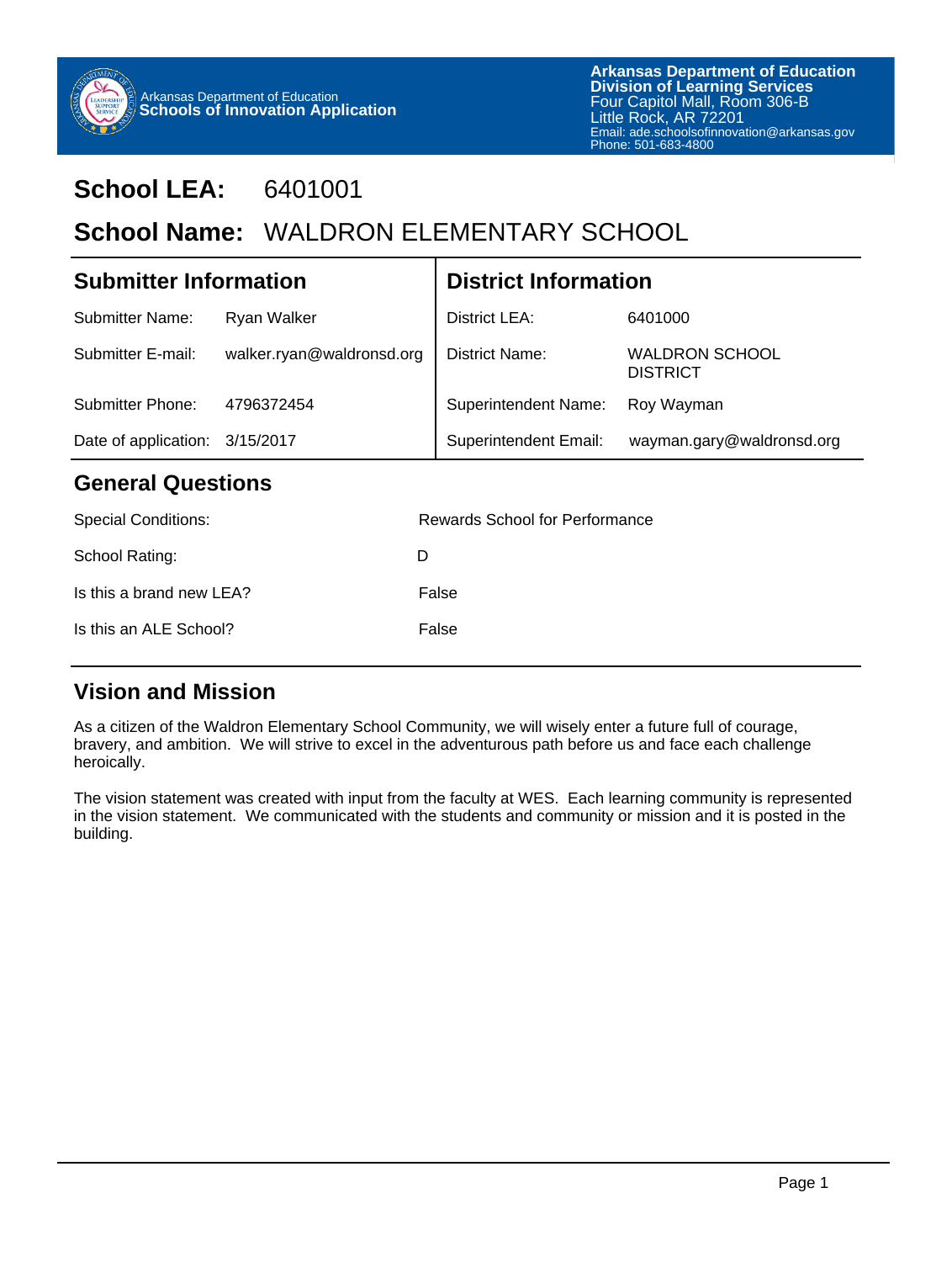

**Arkansas Department of Education** Email: ade.schoolsofinnovation@arkansas.gov Phone: 501-683-4800**Division of Learning Services** Four Capitol Mall, Room 306-B Little Rock, AR 72201

#### **Rational and Innovation Goals**

#### Rationale for Innovation

Why do Waldron Elementary School want to be a school of innovation? The faculty and staff at WES have worked diligently at transforming our school into a Community of Learning for the past year. We successfully implemented this model in five months and are now looking at ways to improve what we have started. One of the guiding questions we have and are focusing on for this process is, "What is best for kids?" Even though there is a lack of research supporting this model, we feel that students' academic and social needs are being met more successfully, and students are becoming part of a "family" of learning. Mary Brown, first grade teacher stated, "In my 20 years of teaching, this is one of the best things that we have done at Waldron Elementary," she continued by saying, "The morale of the school is better than I have ever seen, and the teachers and staff are working together for the success of our students."

The overall goal of the Community of Learning model is to meet the students' academic needs at their level. In order to successfully implement this model, students will be allowed to transition into a classroom, within their community, that best meets their core academic needs. For example, if a second grade student is performing on a third grade level in reading, he/she would transition into a third grade classroom for reading instruction. Also, if a student was in second grade, but was lacking in a first grade skill, the teacher would collaborate with the first grade teacher for lessons to address that need, and at times the child would go into the first grade classroom as a "peer tutor."

Not only is our focus on academics, but we are also providing our students with opportunities to experience innovative practices through art, music, physical education, technology, and STEM. When students leave WES, we want them to have received a superior education that focused on academia and a sense of belonging.

| <b>Goal</b> | <b>Goal Description</b>                                                                                                                                                        |  |
|-------------|--------------------------------------------------------------------------------------------------------------------------------------------------------------------------------|--|
|             | To build a learning community<br>of K-4 students and teachers<br>that will focus on vertical and<br>horizontal academic goals in a<br>differentiated classroom<br>environment. |  |
| 2           | To promote a family<br>atmosphere that will foster a<br>sense of belonging and<br>acceptance for all students.                                                                 |  |
| 3           | To promote compassion and<br>leadership skills for all<br>students.                                                                                                            |  |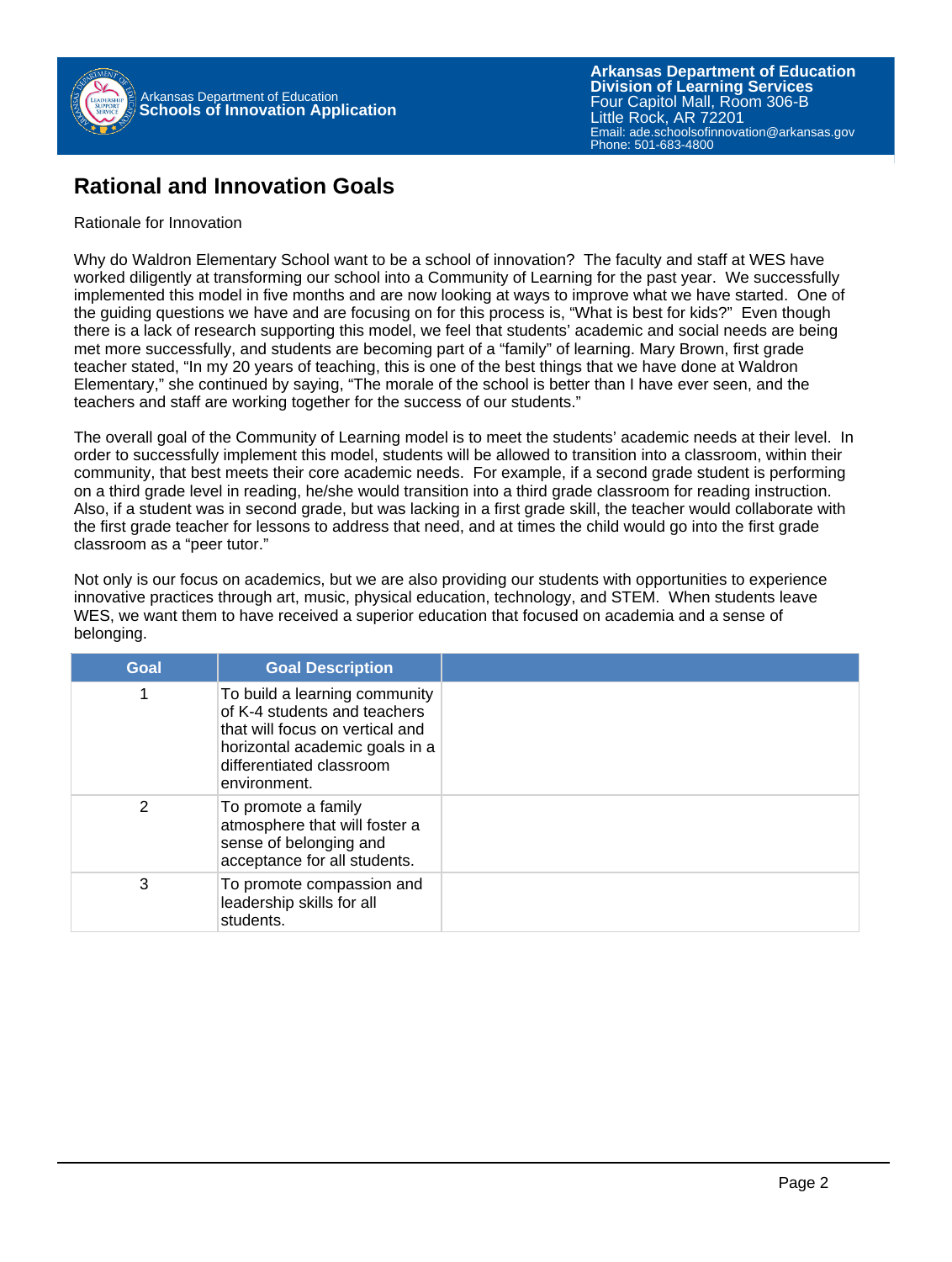

## **Innovation Plan**

| <b>Plan Date</b> | <b>Action</b>                                                                                                                           | <b>Expected Outcome</b>                                                                                                 |  |  |
|------------------|-----------------------------------------------------------------------------------------------------------------------------------------|-------------------------------------------------------------------------------------------------------------------------|--|--|
| 02/16/2016       | Conversations began with District<br>Administration and Waldron<br>Elementary Administration on<br>creating a Community of Learning.    | The purpose of the community of learning<br>and how it will be implemented.                                             |  |  |
| 03/03/2016       | School Reform Committee (Council<br>of Innovation) has first meeting.                                                                   | Shared vision of Community of Learning<br>model. Asked committee to gather input<br>from grade level teams.             |  |  |
| 03/17/2016       | School Reform Committee (Council<br>Of Innovation) has second meeting.                                                                  | Committee members shared concerns<br>from staff members and made suggestions<br>on changing the model.                  |  |  |
| 03/18/2016       | Community of learning team<br>members are announced.                                                                                    | Relief!! Community members begin<br>collaborating with each other.                                                      |  |  |
| 06/01/2016       | Movers begin moving classrooms to<br>their new locations.                                                                               | Teachers begin organizing their new<br>classroom.                                                                       |  |  |
| 07/15/2016       | All classrooms are in their new<br>locations.                                                                                           | All teachers begin organizing their<br>classrooms.                                                                      |  |  |
| 07/28/2016       | Student placement is complete.                                                                                                          | Teachers and parents are sent classroom<br>placement letters and list.                                                  |  |  |
| 08/11/2016       | Meet the Teacher Night.                                                                                                                 | Students meet their community teachers<br>and classmates.                                                               |  |  |
| 08/15/2016       | First day of school.                                                                                                                    | Student and teachers are experiencing the<br>new Community of Learning Model.                                           |  |  |
| 03/15/2017       | Council of Innovation begins planning<br>schedule for phase 2 of Community<br>of Learning model.                                        | Collaboration between staff on creating a<br>schedule where the communities attend<br>special classes at the same time. |  |  |
| 05/26/2017       | The new schedule is released to staff<br>and expectations are discussed with<br>teachers.                                               | Teachers begin planning with their<br>community common instruction time.                                                |  |  |
| 08/14/2017       | First day of school.                                                                                                                    | Phase 2 on the Community of Learning<br>model is in place.                                                              |  |  |
| 08/14/2017       | Grade level teams begin reviewing<br>previous years data to place students<br>in grade level enrichment/intervention<br>groups by pods. | Enrichment/intervention groups are<br>created.                                                                          |  |  |
| 09/05/2017       | Enrichment/Intervention time begins.                                                                                                    | Students will receive two 30 minute<br>sessions per week.                                                               |  |  |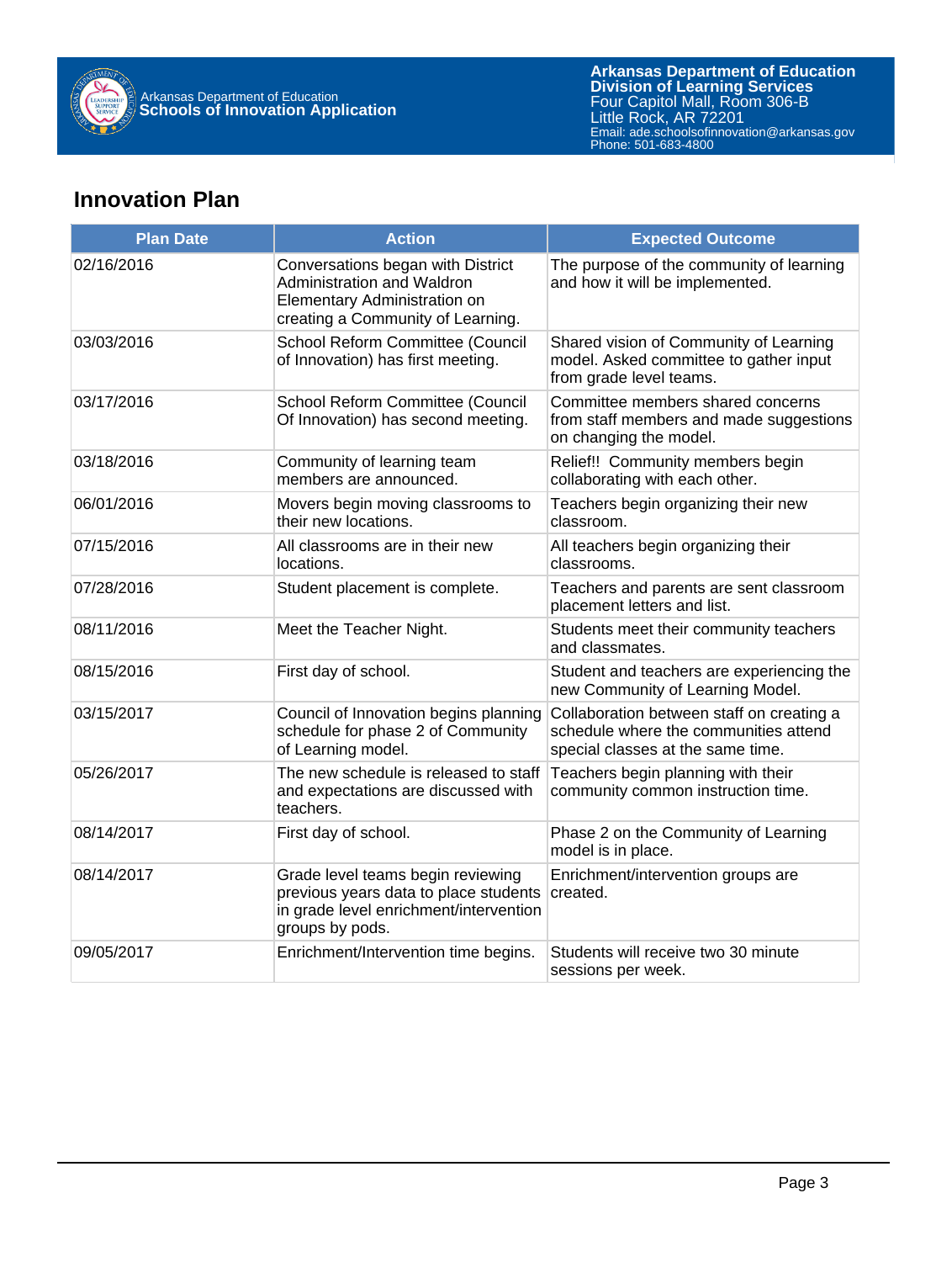

**Arkansas Department of Education** Email: ade.schoolsofinnovation@arkansas.gov **Division of Learning Services** Four Capitol Mall, Room 306-B Little Rock, AR 72201 Phone: 501-683-4800

## **Requested Waivers**

| <b>Code section, Rule, or Local</b><br><b>Policy</b>                | Goal | <b>Rationale</b>                                                                               |
|---------------------------------------------------------------------|------|------------------------------------------------------------------------------------------------|
| We are not requesting any waivers<br>at this time to meet any goals |      | At this time we are meeting all required accreditation<br>standards and no waivers are needed. |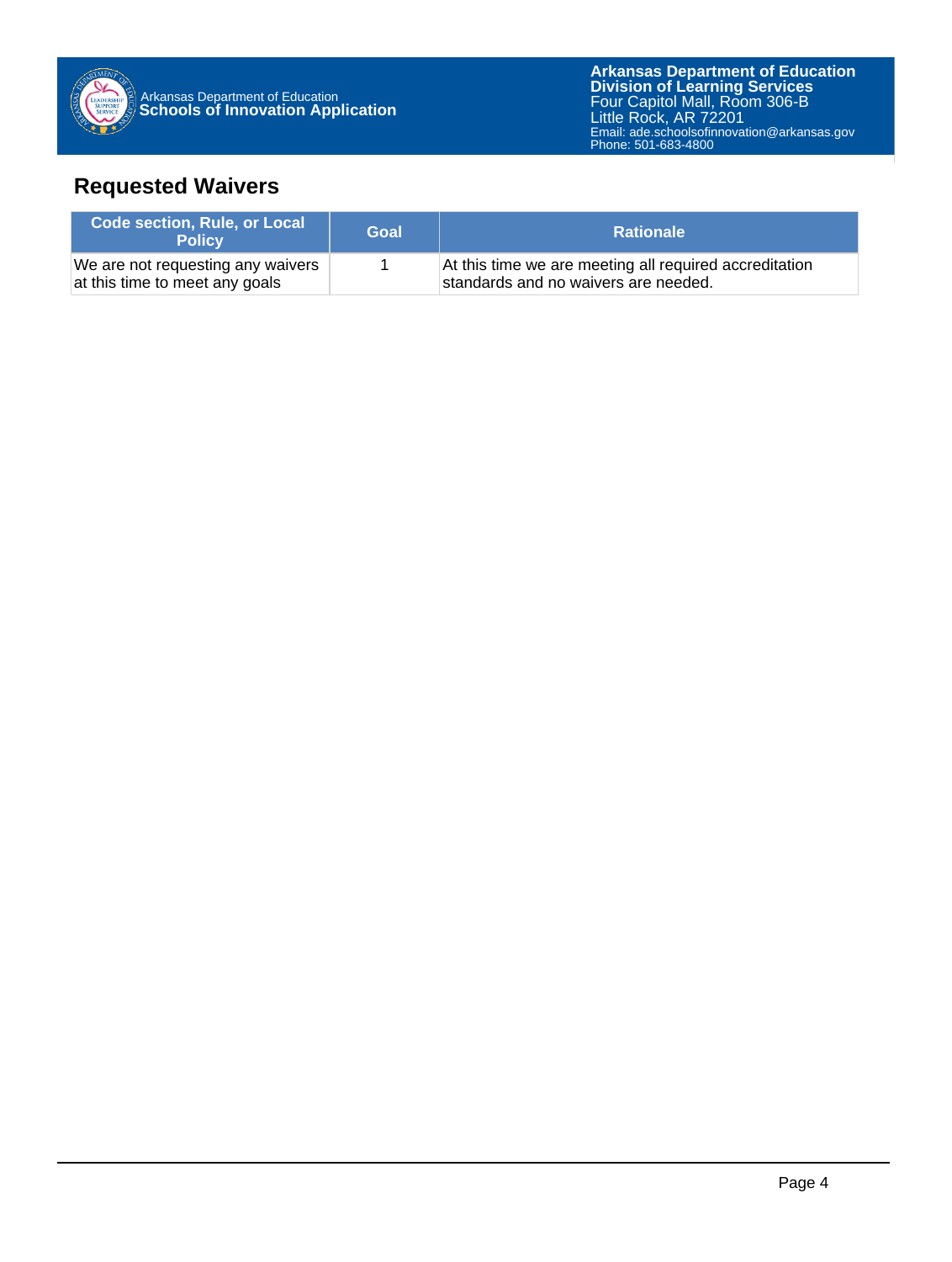

### **Council of Innovation**

| Minority at School         | 8.00%                                    |                         |                 |                     |
|----------------------------|------------------------------------------|-------------------------|-----------------|---------------------|
| <b>Council Member Name</b> | <b>Representative Group</b>              | <b>Minority</b>         | <b>Position</b> | <b>Date Elected</b> |
| <b>Misty Guerrero</b>      | K Teacher                                | N                       | Member          | 3/3/2016            |
| Lindsey Young-Stinson      | K Teacher                                | $\overline{N}$          | Member          | 3/3/2016            |
| <b>Rachelle Watkins</b>    | 1st Teacher                              | $\mathsf{N}$            | Member          | 3/3/2016            |
| Alisha Moad                | 1st Teacher                              | $\mathsf{N}$            | Member          | 3/3/2016            |
| <b>Crystal Newman</b>      | 2nd Teacher                              | N                       | Member          | 3/3/2016            |
| Alisha Moad                | 2nd Teacher/Interventionist              | $\mathsf{N}$            | Member          | 3/3/2016            |
| Deborah Rogers             | 3rd Teacher                              | $\overline{\mathsf{N}}$ | Member          | 3/3/2016            |
| <b>Connie Crotts</b>       | 3rd Teacher                              | $\mathsf{N}$            | Member          | 3/3/2016            |
| <b>Teresa Malone</b>       | 4th Teacher                              | $\mathsf{N}$            | Member          | 3/3/2016            |
| Jessica Williams           | 4th Teacher                              | $\overline{N}$          | Member          | 3/3/2016            |
| <b>Robin Bowles</b>        | <b>Special Education Teacher</b>         | $\mathsf{N}$            | Member          | 3/3/2016            |
| Darla Jeffery              | <b>Media Specialist</b>                  | N                       | Member          | 3/3/2016            |
| Sherri Wright              | Interventionist                          | $\mathsf{N}$            | Member          | 3/3/2016            |
| Gary Wayman                | Superintendent                           | $\mathsf{N}$            | Member          | 3/3/2016            |
| Ryan Walker                | Principal                                | $\mathsf{N}$            | Chair           | 3/3/2016            |
| <b>Toni Dozier</b>         | <b>Assistant Principal</b>               | N                       | Vice-Chair      | 3/3/2016            |
| Tammy Maden                | Director of Instructional<br>Improvement | N                       | Member          | 3/3/2016            |
| <b>Steve Ewing</b>         | <b>School Board Member</b>               | $\mathsf{N}$            | Memeber         | 3/3/2016            |
| <b>Eddie Harrison</b>      | School Board Memeber                     | $\mathsf{N}$            | Member          | 3/3/2016            |
| Angela Hunsucker           | Parent                                   | $\mathsf{N}$            | Member          | 8/8/2016            |
| <b>Holly Byford</b>        | 1st Teacher                              | $\mathsf{N}$            | Member          | 8/8/2016            |
| <b>Gina Efurd</b>          | Paraprofessional                         | $\overline{N}$          | Member          | 8/8/2016            |
| Zoe Richardson             | <b>Student</b>                           | $\mathsf{N}$            | Member          | 8/8/2016            |
| Lauri Richardson           | <b>Community Member/Parent</b>           | $\mathsf{N}$            | Member          | 8/8/2016            |
| Justi Hunsucker            | <b>Student</b>                           | $\overline{N}$          | Member          | 8/8/2016            |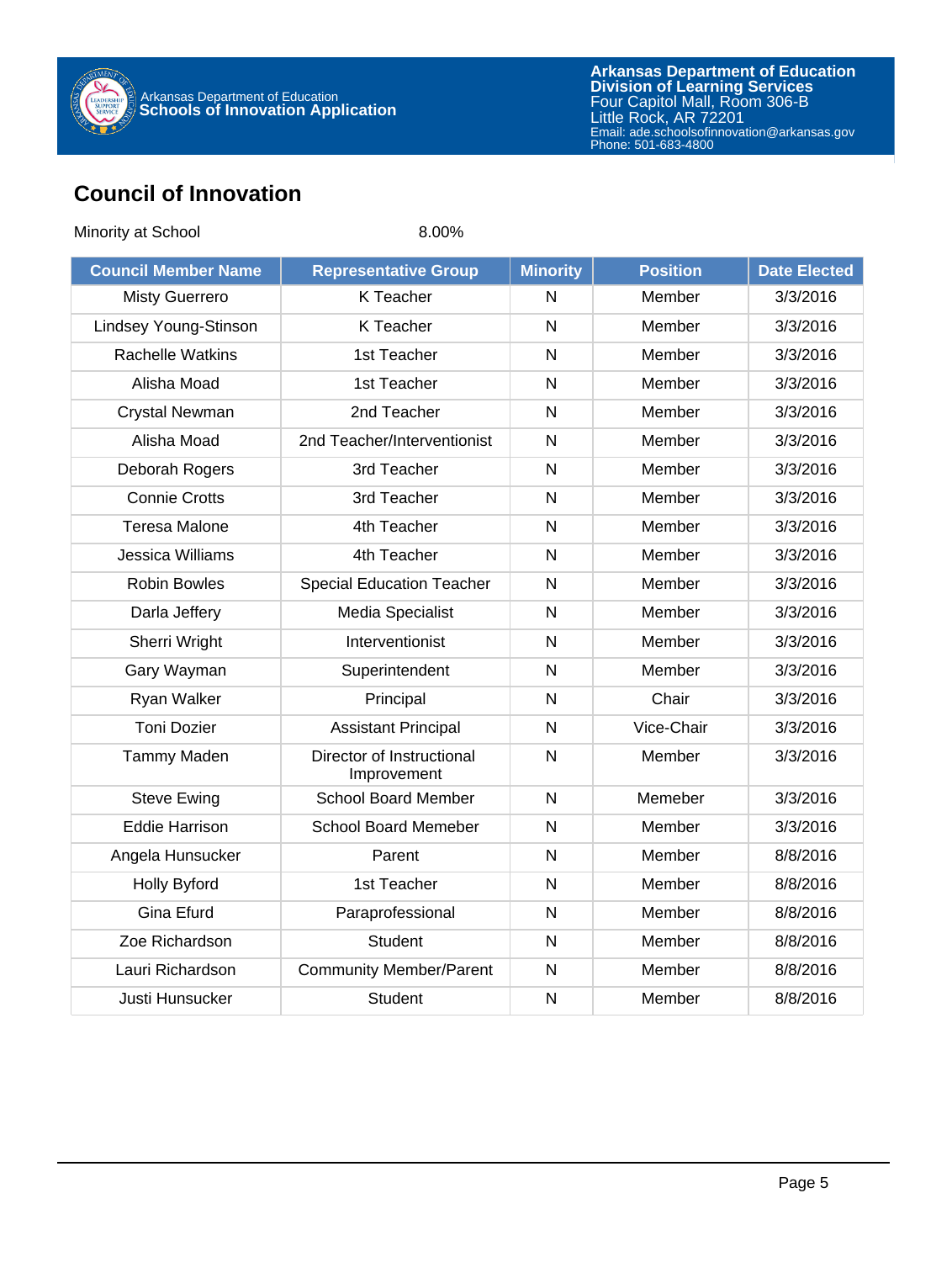

**Arkansas Department of Education** Email: ade.schoolsofinnovation@arkansas.gov **Division of Learning Services** Four Capitol Mall, Room 306-B Little Rock, AR 72201 Phone: 501-683-4800

## **Shared Leadership**

| <b>Meeting</b><br><b>Date</b> | <b>Meeting</b><br><b>Purpose</b>                                                                                                                | No. of<br><b>Teachers</b><br><b>Present</b> | No. of<br><b>School</b><br><b>Staff</b><br><b>Present</b> | No. of<br><b>Parents</b><br><b>Present</b> | No. of<br><b>Community</b><br><b>Members</b><br><b>Present</b> | No. of<br><b>Students</b><br><b>Present</b> | <b>Meeting</b><br><b>Outcome/</b><br><b>Planned Next</b><br><b>Steps</b>                                                                                     |
|-------------------------------|-------------------------------------------------------------------------------------------------------------------------------------------------|---------------------------------------------|-----------------------------------------------------------|--------------------------------------------|----------------------------------------------------------------|---------------------------------------------|--------------------------------------------------------------------------------------------------------------------------------------------------------------|
| 3/3/2016                      | School<br>Reform<br>Exploratory<br>Committee                                                                                                    | $\,6$                                       | 6                                                         | $\mathbf 0$                                | $\overline{2}$                                                 | $\mathbf 0$                                 | <b>Discussed</b><br>Community of<br>Learning.<br>Communicate<br>idea with<br>teams and<br>report back to<br>committee                                        |
| 3/17/2016                     | School<br>Reform                                                                                                                                | 11                                          | $6\phantom{1}6$                                           | $\pmb{0}$                                  | $\overline{2}$                                                 | $\mathbf 0$                                 | Discussed staff<br>concerns<br>about<br>community of<br>learning and<br>additional<br>proposals                                                              |
| 4/14/2016                     | School report<br>card, lunch<br>and recess<br>schedules,<br>suggestions<br>for indoor<br>recess,<br>horizontal and<br>vertical team<br>planning | 9                                           | 6                                                         | $\boldsymbol{0}$                           | 1                                                              | $\mathbf 0$                                 | Communicate<br>with grade<br>level and<br>provide input<br>at next<br>meeting.                                                                               |
| 5/12/2016                     | Community<br>identification<br>ideas,<br>common<br>school rules                                                                                 | 5                                           | 5                                                         | $\mathbf 0$                                | 1                                                              | $\mathbf 0$                                 | Created<br>guidlines for<br>community<br>names and<br>common<br>school<br>rules/communi<br>cate with<br>teams to<br>create<br>community<br>name and<br>rules |
| 8/8/2016                      | School rules,<br>schedule,<br>community t-<br>shirt design,<br>"WE" Host<br>ambassadors                                                         | 10                                          | 6                                                         | $\overline{2}$                             | 1                                                              | $\boldsymbol{0}$                            | <b>Discussed</b><br>school rules<br>and schedule,<br>approved t-<br>shirt design                                                                             |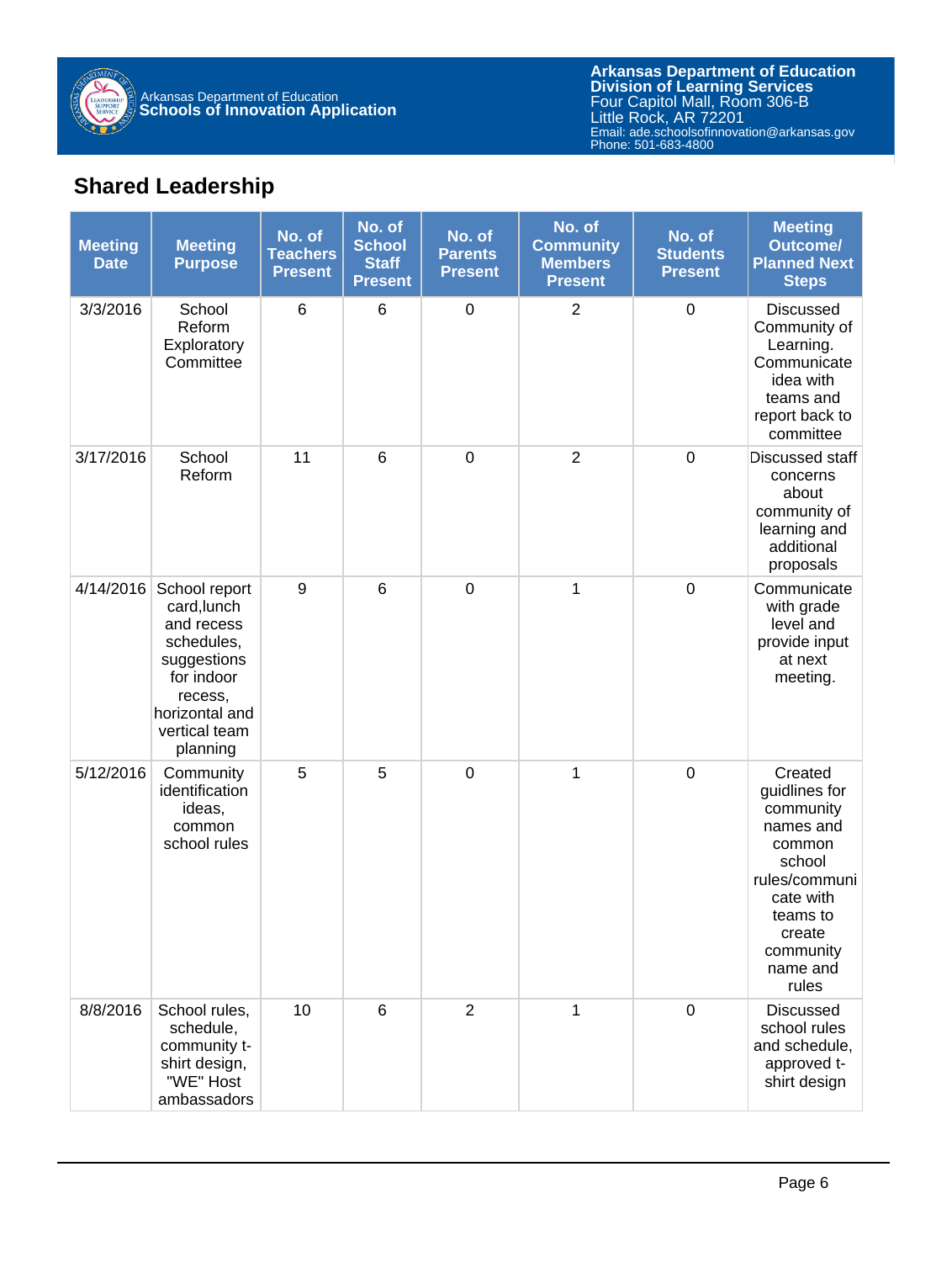

# Arkansas Department of Education **Schools of Innovation Application**

**Arkansas Department of Education** Email: ade.schoolsofinnovation@arkansas.gov **Division of Learning Services** Four Capitol Mall, Room 306-B Little Rock, AR 72201 Phone: 501-683-4800

| <b>Meeting</b><br><b>Date</b> | <b>Meeting</b><br><b>Purpose</b>                                                      | No. of<br><b>Teachers</b><br><b>Present</b> | No. of<br><b>School</b><br><b>Staff</b><br><b>Present</b> | No. of<br><b>Parents</b><br><b>Present</b> | No. of<br><b>Community</b><br><b>Members</b><br><b>Present</b> | No. of<br><b>Students</b><br><b>Present</b> | <b>Meeting</b><br><b>Outcome/</b><br><b>Planned Next</b><br><b>Steps</b>                                           |
|-------------------------------|---------------------------------------------------------------------------------------|---------------------------------------------|-----------------------------------------------------------|--------------------------------------------|----------------------------------------------------------------|---------------------------------------------|--------------------------------------------------------------------------------------------------------------------|
| 10/19/201<br>6                | School Visits,<br>enrichment<br>time                                                  | 9                                           | 7                                                         | 2                                          | 2                                                              | $\Omega$                                    | <b>Discussed</b><br>purpose of<br>enrichment<br>time and<br>expectations to<br>share with<br>teams                 |
| 3/15/2017                     | Discuss SOI<br>Plan, 2017-18<br>schedule<br>ideas,<br>enrichment<br>time,<br>concerns | 9                                           | $\overline{7}$                                            | $\overline{2}$                             | 1                                                              | $\overline{2}$                              | <b>Discussed</b><br>issues and<br>concerns from<br>they year and<br>reviewed ideas<br>for next year's<br>schedule. |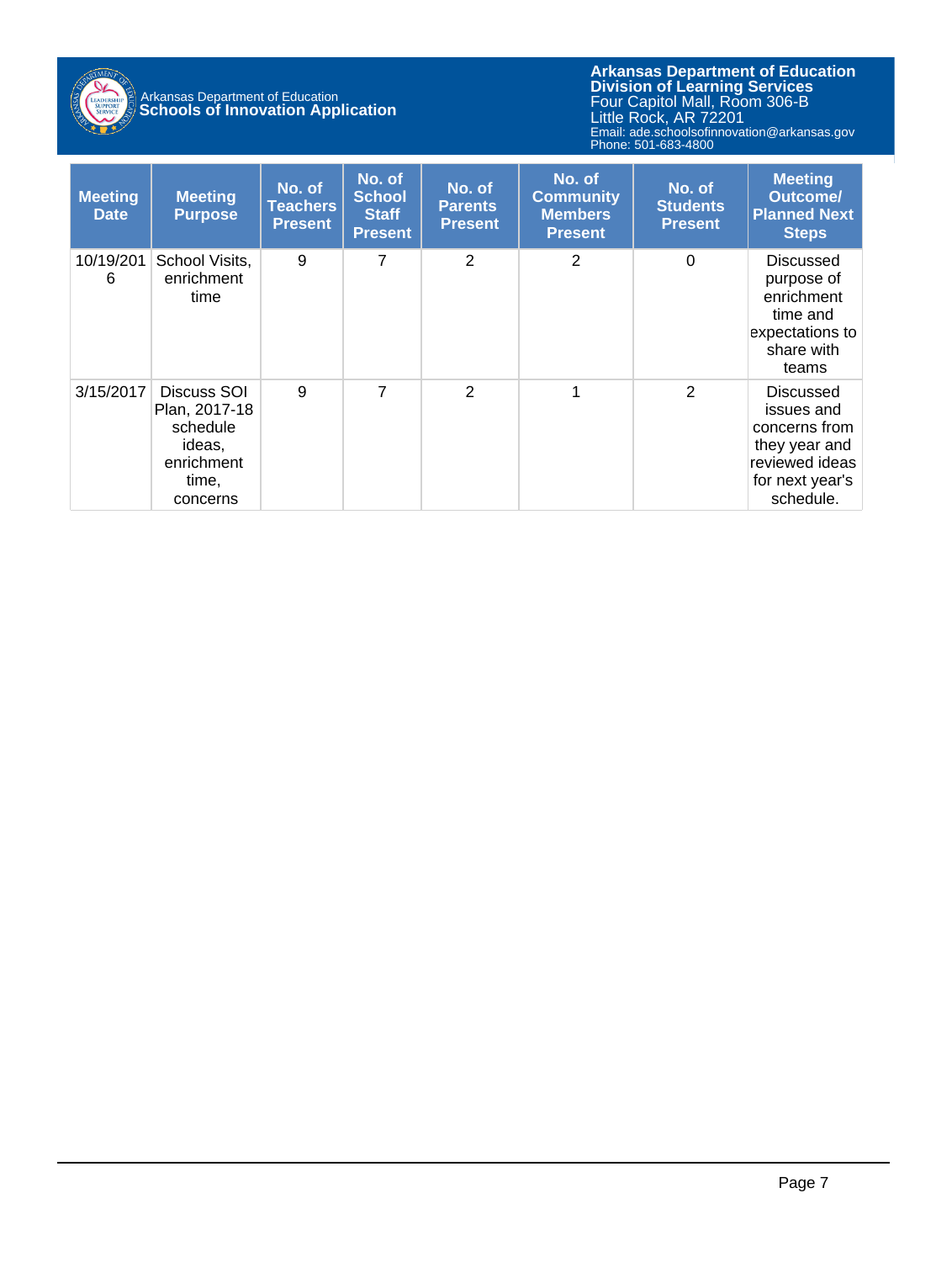

#### **Election Results**

| Number of certified and classified on staff:                            | 73. |
|-------------------------------------------------------------------------|-----|
| Number of staff who voted:                                              | 53  |
| Number of staff who voted for proposed Plan:                            | 50  |
| Number of staff who voted against the proposed plan:                    | 3   |
| Percentage of staff voting in favor of the proposed Plan of Innovation: | 94  |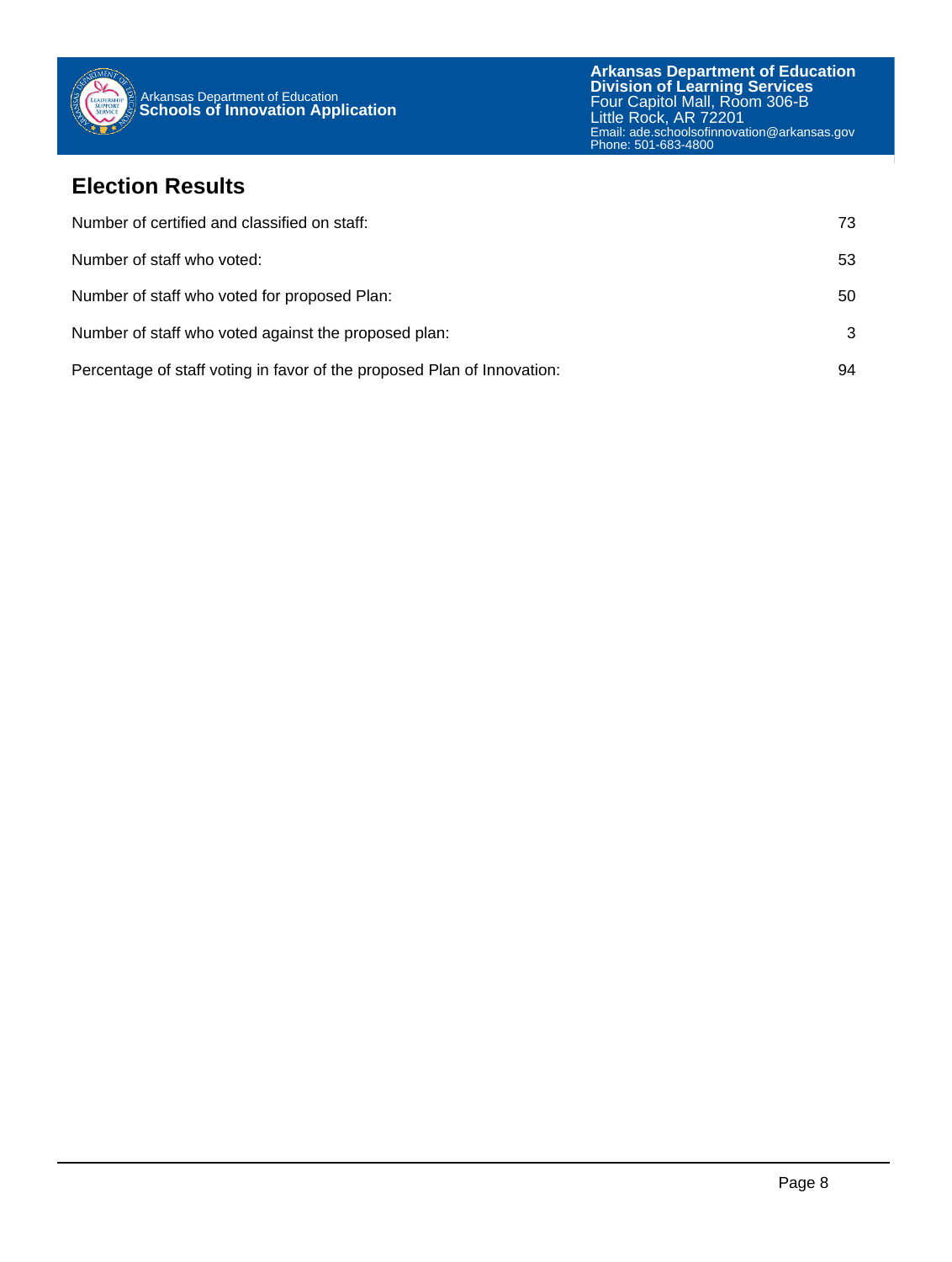

#### **Professional Development Scope**

#### Professional Development Plan Part 1

| <b>Date</b> | <b>Audience</b>         | <b>Purpose of the Session</b>                                                                                                                                    |
|-------------|-------------------------|------------------------------------------------------------------------------------------------------------------------------------------------------------------|
| 2/15/2016   | Administration          | Vision, Vehicle, & Viability = Victory for<br>Students; How Do I Get There?                                                                                      |
| 2/16/2016   | Administration          | Using Effective Schools Research to<br>improve Student Success; Innovative<br>Classroom; Extreme Equality: Closing the<br>Achievement Gap in Math                |
| 2/17/2016   | Administration          | Leading the way to More Effective Grading<br>Policies and Practices; Let's WalkNot Just<br>Talk: A Leadership Perspective on<br>Innovation                       |
| 7/25/2016   | All Instructional Staff | Developing Effective Learning Community<br>Teams                                                                                                                 |
| 7/26/2016   | All Instructional Staff | <b>Student Engagement</b>                                                                                                                                        |
| 8/9/2016    | All Staff               | Larry Bell Power Strategies for Success                                                                                                                          |
| 9/12/2016   | Leadership Team         | Larry Bell- Fundamental Strategies                                                                                                                               |
| 11/1/2016   | Leadership Team         | Larry Bell - Fundamental Strategeis                                                                                                                              |
| 1/2/2017    | All Staff               | Team Building, Educational Technology -<br>Classworks, Health & Wellness                                                                                         |
| 1/11/2017   | Leadership Team         | Larry Bell - Fundamental Strategies                                                                                                                              |
| 1/18/2017   | All Instructional Staff | Robert J Marzano - The Highly Engaged<br><b>Classroom Book Study</b>                                                                                             |
| 2/13/2017   | Leadership Team         | Larry Bell - Fundamental Strategies                                                                                                                              |
| 2/15/2017   | All Instructional Staff | Robert J. Marzano - The Highly Engaged<br>Classroom - Book Study                                                                                                 |
| 2/20/2017   | Administration          | A+ Schools Getting Teachers at the Heart<br>of Improvement                                                                                                       |
| 2/21/2017   | Administration          | Dr. Larry Lezotte - Using Effective Schools<br>Research to Improve Student Success,<br>Effective Schools In Action; Dr. Darryl<br>Adams - Leave No Child Offline |
| 2/22/2017   | Administration          | John Antonetti - Real Engagement: When<br>the Work Has Meaning                                                                                                   |
| 2/23/2017   | Administration          | Dr. Anthony Muhammad - The Will to<br>Lead: Working Together to Create a<br><b>Healthy School Culture</b>                                                        |
| 5/9/2017    | Leadership Team         | Larry Bell - Fundamental Strategies                                                                                                                              |

Professional Development Plan Part 2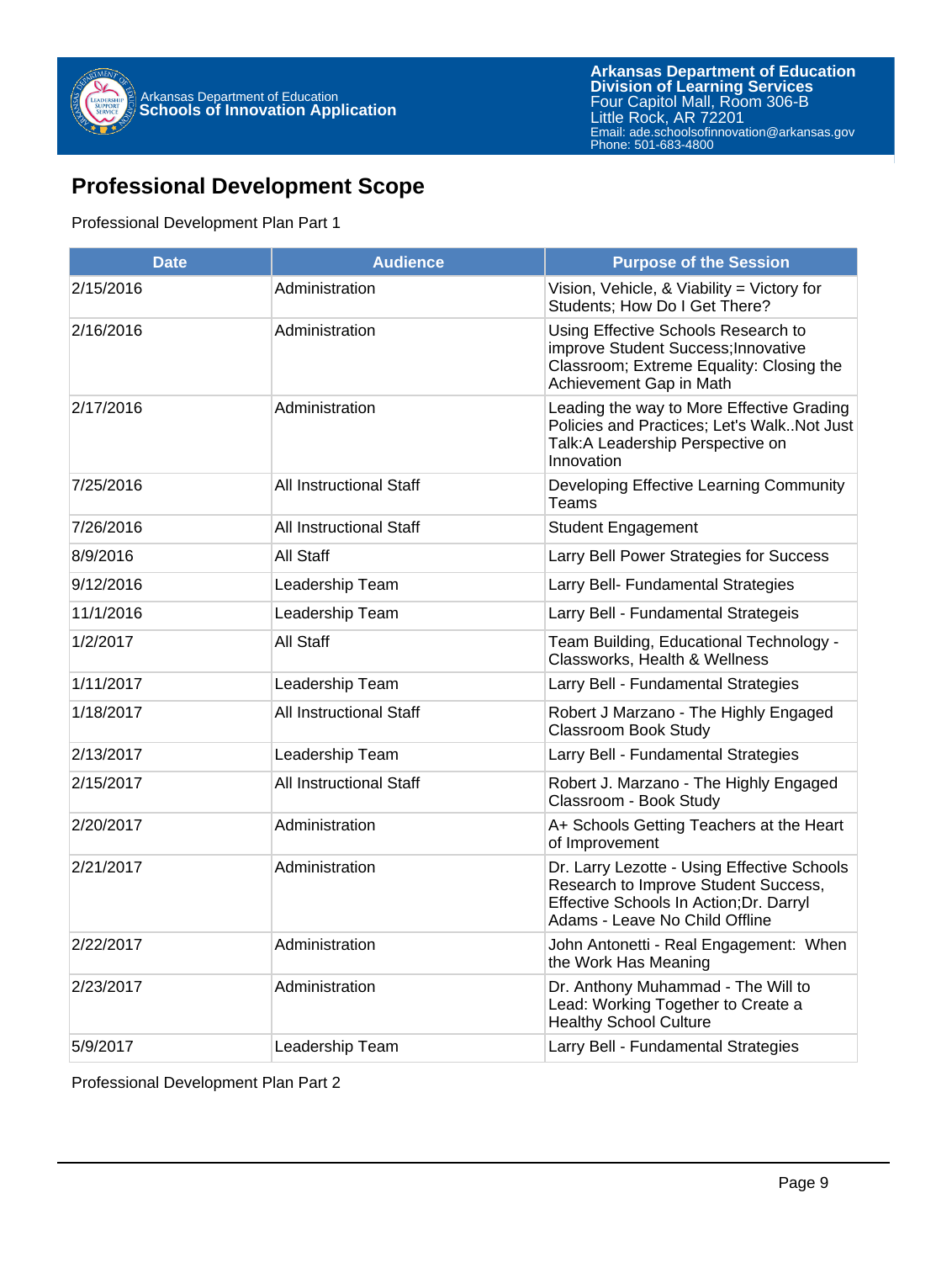

**Arkansas Department of Education** Email: ade.schoolsofinnovation@arkansas.gov **Division of Learning Services** Four Capitol Mall, Room 306-B Little Rock, AR 72201 Phone: 501-683-4800

| <b>Date</b> | <b>Audience</b>                | <b>Purpose of the Session</b>                                              |  |
|-------------|--------------------------------|----------------------------------------------------------------------------|--|
| 7/24/2017   | <b>Instructional Staff</b>     | A+ Educators - Student Engagement                                          |  |
| 8/7/2017    | All Staff                      | Larry Bell - School culture and climate                                    |  |
| 8/8/2017    | <b>Instructional Staff</b>     | Classworks - Successful Implementation of<br>the program                   |  |
| 8/8/2017    | All Staff                      | Melissa Hillier-Hanna - Dyslexia<br>Characteristics                        |  |
| 9/14/2017   | Leadership Team                | Larry Bell - Core Program Plus -<br>Maximizing student success             |  |
| 9/15/2017   | <b>Instructional Staff</b>     | Larry Bell - Core Program Plus -<br>Maximizing student success             |  |
| 9/18/2017   | Administration/Leadership Team | FOCUS - Classroom Focus Walk Training                                      |  |
| 11/1/2017   | Administration/Leadership Team | FOCUS - Followup on Focus Walk Training<br>and implementation              |  |
| 11/16/2017  | Leadership Team                | Larry Bell - Core Program Plus -<br><b>Maximizing Student Performance</b>  |  |
| 11/17/2017  | <b>Instructional Staff</b>     | Larry Bell - Core Program Plus -<br><b>Maximizing Students Performance</b> |  |
| 1/18/2018   | Leadership Team                | Larry Bell - Core Program Plus -<br><b>Maximizing Students Performance</b> |  |
| 1/19/2018   | <b>Instructional Staff</b>     | Larry Bell - Core Program Plus -<br><b>Maximizing Students Performance</b> |  |
| 3/15/2018   | Leadership Team                | Larry Bell - Core Program Plus -<br><b>Maximizing Students Performance</b> |  |
| 3/16/2018   | <b>Instructional Staff</b>     | Larry Bell - Core Program Plus -<br><b>Maximizing Students Performance</b> |  |
| 5/18/2017   | Leadership Team                | Larry Bell - Core Program Plus -<br><b>Maximizing Students Performance</b> |  |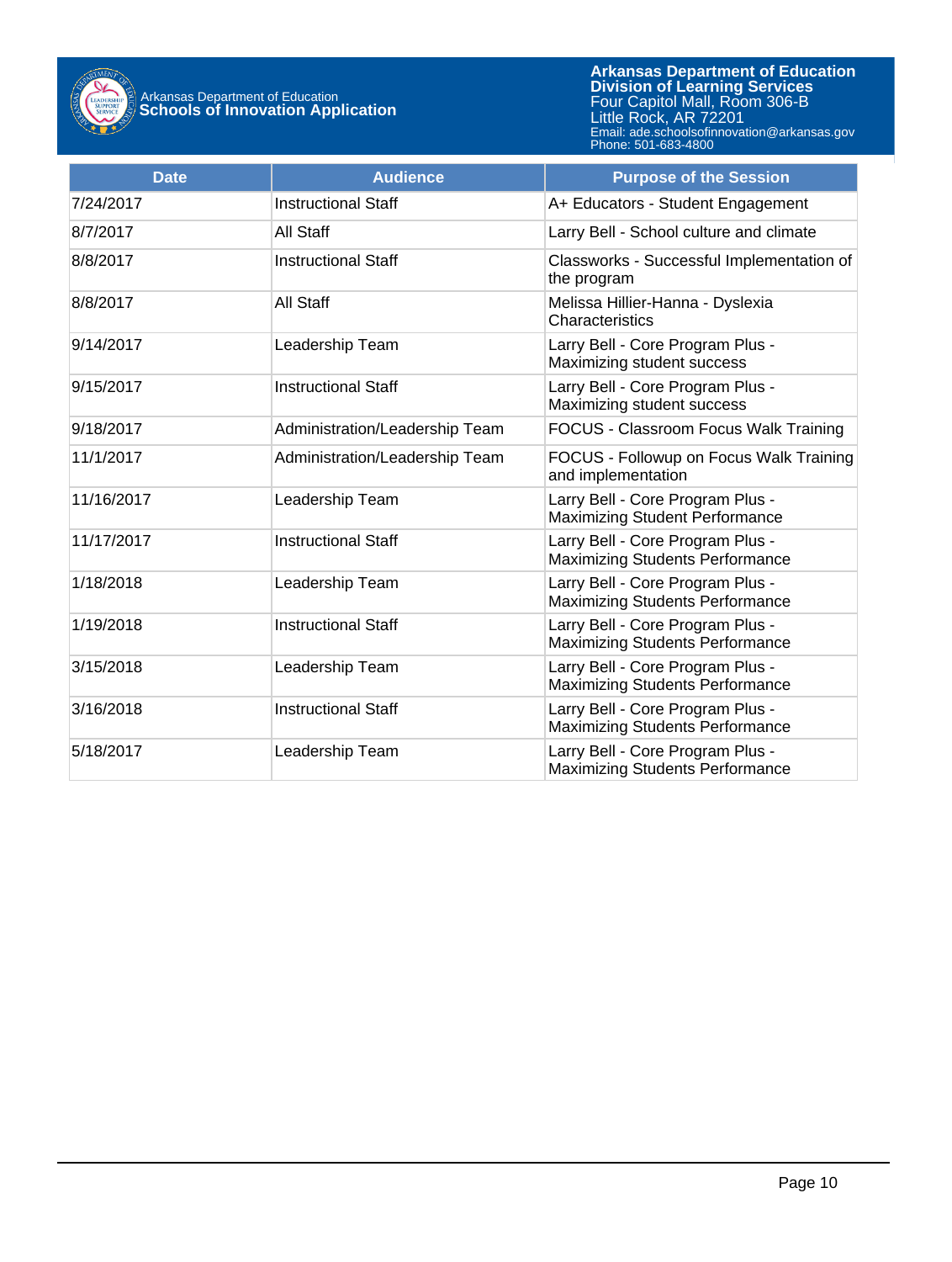A question that is asked by all educators is, "What is best for our kids?" This is a question we at Waldron Elementary School (WES) have been seeking to answer. WES has approximately 600 kindergarten through fourth grade students, with 80 percent of those students qualifying for free and reduced lunches through the National School Lunch Program. Even though our teachers and staff work hard to ensure our students are receiving a high quality education with a personal touch, standardized test scores have plateaued and begun to drop the last few years, partially due to the changes in standardized testing. There are many programs in place to facilitate student learning, but what can we do to help our students be more successful? How can we meet the needs of **all** students? After a presentation, by Dr. Larry Lazotte, at the Effective Schools Conference, the administration began thinking of ways to educate our students, in the Information Age, using an "out of the box" approach. Discussions and research began, on establishing a community of learning model at WES, with school improvement specialists, the school's administration team, the local school board, fellow administrators, Arkansas Department of Education personnel, and a school leadership team (Council of Innovation) consisting of teachers, interventionists, parents, and students. Ongoing conversations with Karen Young, President of A+ Educators, facilitated the development of the implementation plan.

Through collaboration from the faculty and staff, conversations began in grade level teams on how to effectively implement this concept into our school. Sherri Wright, Literacy Coach, stated, "I was very excited when we began discussing the community model because I had attended a workshop in which the work of Dr. John Hattie had been discussed. The positive results cited were numerous, including student achievement and student self-esteem. I feel the community model will benefit our students, and I am excited to be a part of this change." By dividing our school into smaller multi-grade level "communities," multi-grade level teachers and staff will be working collaboratively with the flexibility of providing students the instruction they need at their academic level, as well as, building closer relationships among students, teachers, and families. When a student enters into their community of learning at WES, he or she will belong to a group of professionals working together to ensure their success until they move into the fifth grade at Waldron Middle School. Each of our six hallways were transformed into a different learning community consisting of kindergarten, first, second, third, and fourth grade classrooms with support staff rooms located at the beginning of each community. Teachers and staff were highly involved with the process, creating their own community identity and mascot based on character traits: Wisdom Way, Adventurous Avenue, Ambitious Drive, Courageous Boulevard, Heroic Highway, and Leadership Lane. Each community has a specific wall color (red, orange, green, yellow, purple and blue) to provide students an additional way to locate their new classrooms. Teachers, who need resources to work on lower level skills, have specialists at each level in their hallway, to help them meet the needs of those students. This community network assists all students, regardless of grade level or homeroom placement, to be successful and to grow.

The next phase of the implementation of the Learning Community Model at WES is to create a schedule that will allow for communities to attend special classes together. This will allow communities to have the same schedule of teaching core classes, which will in turn allow students to receive instruction at their academic level. For those students who are achieving at a higher level, they will have the opportunity to attend small group instruction, in another teacher's classroom, that is at their level. This multi-age level classroom approach will be used for small group literacy and math centers. Another component of the next phase is to remodel the current enrichment/intervention time. Currently students are grouped according to the standard being taught in each community classroom. Next year,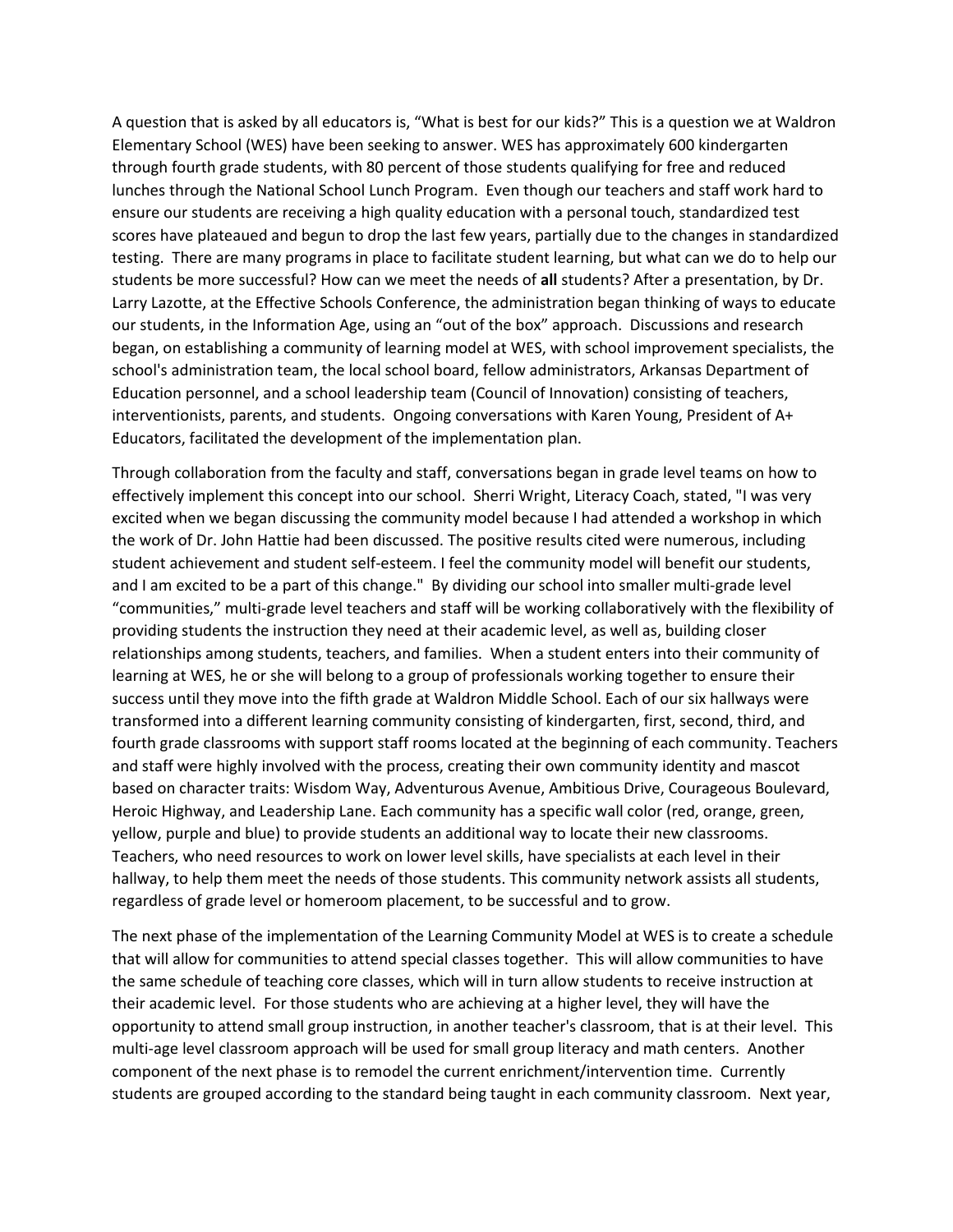students will be grouped by grade level on the east and west side of the building. This will allow the grade level teacher to have more detailed instruction based on data from the ACT Aspire Interim Assessments and Classwork's Modules

Waldron Elementary School offers six special classes. Students attend these classes once a week for at least 40 minutes. The six classes include art, keyboarding/computer skills, music, physical education 1, physical education 2, and STEM.

- In art, students are exposed to different eras of artwork through an online art walk before completing projects on their own. Students are also self-evaluating their work and compiling art portfolios of their superior work from each era studied. Some art projects include sculptures, still life, and portraits.
- The K-4 keyboarding lab contains Dell touchscreen desktop computers and utilizes software from www.learning.com to teach prescribed keyboarding lessons, online safety lessons, and computer applications such as word processing, spreadsheets, presentations and databases. Students also engage in coding using www.code.org as a resource. Students visit the lab each week and spend 20 minutes working on typing skills and 20 minutes working on other assigned computer skills or activities at code.org.
- In the elementary music class, all students begin learning about music through use of digital pianos. Every student has their own piano in class. Kindergarten uses the piano as a discovery tool for sounds (high and low), movement (up and down), instruments, etc. 1st grade continues by integrating rhythm into their learning. We spend a lot of time learning steady beat, notes and rests, and creating rhythm patterns. Starting in 2nd grade, students continue the music learning process by actually learning how to PLAY the piano. They begin by learning important piano skills such as, hand position, sitting position, and finger numbers. They continue building upon skills all the way through 4th grade, where, by that time, they have learned to read music from a music staff using both hands. This innovative method of learning continues through to middle school to help build the band and choir programs all the way through high school and beyond.
- The new STEM (Science, Technlogy, Engineering, and Math) lab is addressing Next Generation Science Standards using the engineering design process. Our lab is set-up without chairs, only lab tables, so students walk in and know this is going to be a hands-on experience! We are discovering programmable robots, Smarthubs, and sensors. We are coding, designing motors, and using all types of building elements to solve real-world problems. Students use Ozmo, WeDo, Makey Makey, and many other STEM related technology tools. We also partner with the University of Arkansas Extension Service to provide our students with nutrition instruction and interactive adventure called Farm to You. Also, on odd numbered years they provide The Body Walk Exhibit for second through fourth grade students to view. In partnership with the Dr. Curtis Varnell, from the Guy Fenter Educational Coop and Arkansas Tech University, students in kindergarten and first grade experience Space Adventure and all students visited an interactive Planetarium.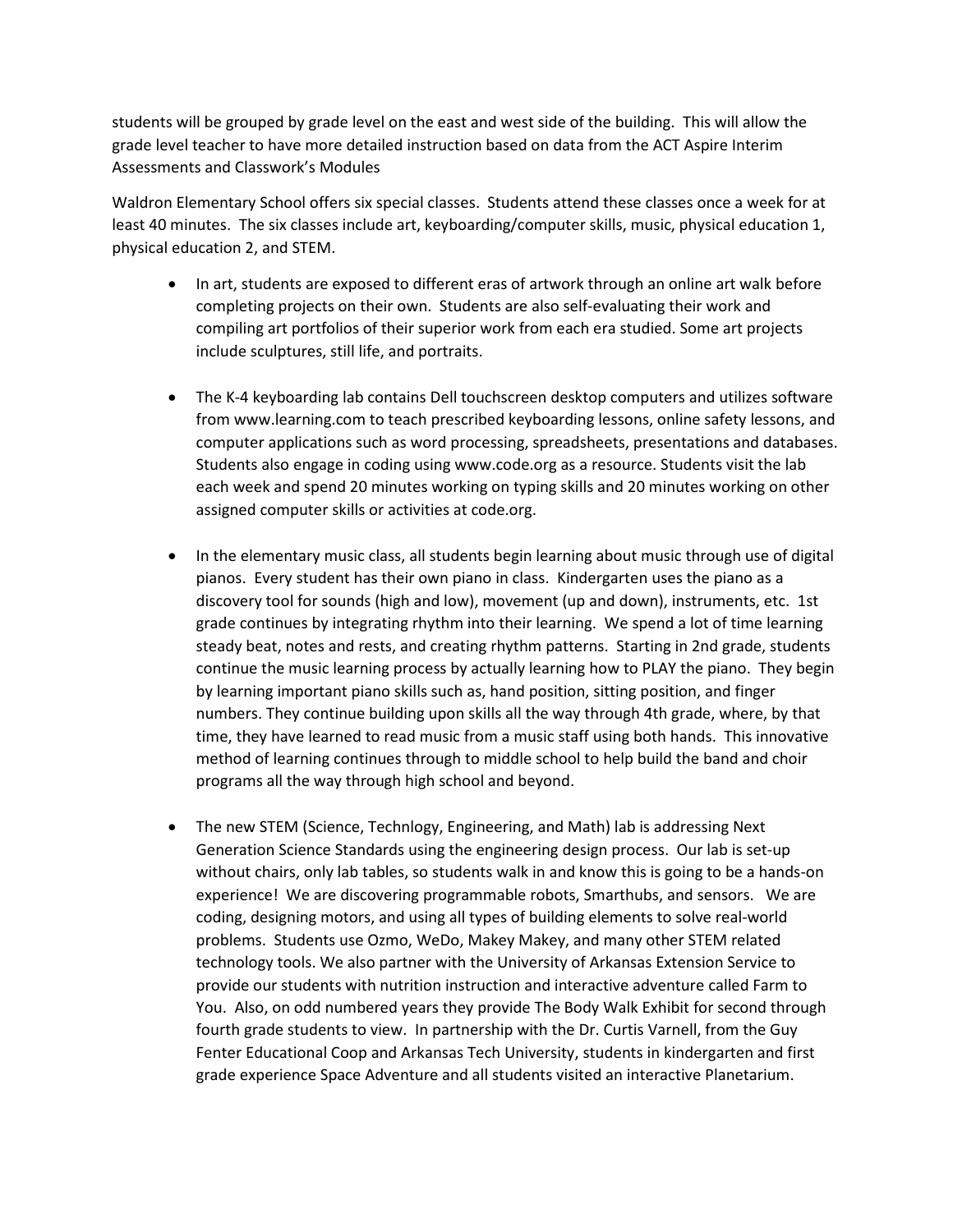- In Physical Education, teachers use many innovative approaches throughout the year engage students and get them active and excited about their health. Music and physical education combine music and movement each year to engage in dance, parachutes, black light rhythm showcases, and use Wii technology to engage students. Students also love to throw objects at bugs projected on the wall, from an iPad, to make them disappear. Another favorite is a mini golf course set up for the students to experience a visit to a putt putt course. Each year, the students also participate in the FitnessGram Program, setting personal goals at the beginning of the year, working towards that goal throughout the year, and using self-assessments to show progress at the end of the year.
- Another innovative hub in WES is the media center. The media center houses our Makerspace Area which is used as an incentive and materials are shared with our new STEM classroom. Item in the Makerspace Area include a Lego Wall, Ozmo interactive games, Makey Makey Circuits and Circuit Maker, and Lego WeDo building and coding technology to name a few. Teachers may award students time in the makerspace area for good behavior or for meeting a goal in the classroom. The library also offers a weekly AR incentive. If students take an AR quiz and score 80% or greater, the classroom teacher provides a ticket and student bring their tickets to the library when exchanging books. Each Friday a drawing is held and winners are awarded 30 minutes of makerspace time. Makerspace materials are primarily funded through book fairs, recycling ink cartridges, Box Tops and DVD sales from recorded student performances.

When researching this model for guidance and data, it was found there was a lack of resources available on grouping students into a community of learning. We have looked at research on multi-age classrooms, but this did not follow the total vision of what we wanted to do. However, for the 2017-18 school year, we are planning to have special classes (pullouts) by communities instead of grade level. This will allow the community to have a similar schedule for core instruction freeing students to transition into classrooms that will best meet their educational needs. The student's transitions will be based on data from formative and informative assessments.

Another concept of the plan was to create a family atmosphere for our students. According to Arkansas statistics from Kids Count Data Center, in 2015 there were 234,000 or 36% of kids living in single parent families (2016, p.1), and 20.1% of families in the county live under the poverty level. We feel that creating smaller schools within our school will give students a sense of belonging and increase student morale and self-confidence.

Change also brings challenges. As far as we know, there are no other schools, in Arkansas, fully implementing the "community of learning" approach; we are establishing the model. Last spring, we developed a reform team of teachers, administrators, and school board members to look at possible pitfalls and ways to overcome them. This team, transitioned into the Council of Innovation will stay in place to help meet any challenges we may face. The majority of our 70 teachers and support staff changed classrooms and/or grade levels over the summer. Our teachers have worked extremely hard to organize new classrooms and plan with grade level teams and community teams. They also attended professional development provided by A+ Educators on team building and meeting the needs of all students. One of the biggest hurdles has been scheduling. An entirely new master schedule was created; communities have been able to create their own schedules that work for their students, a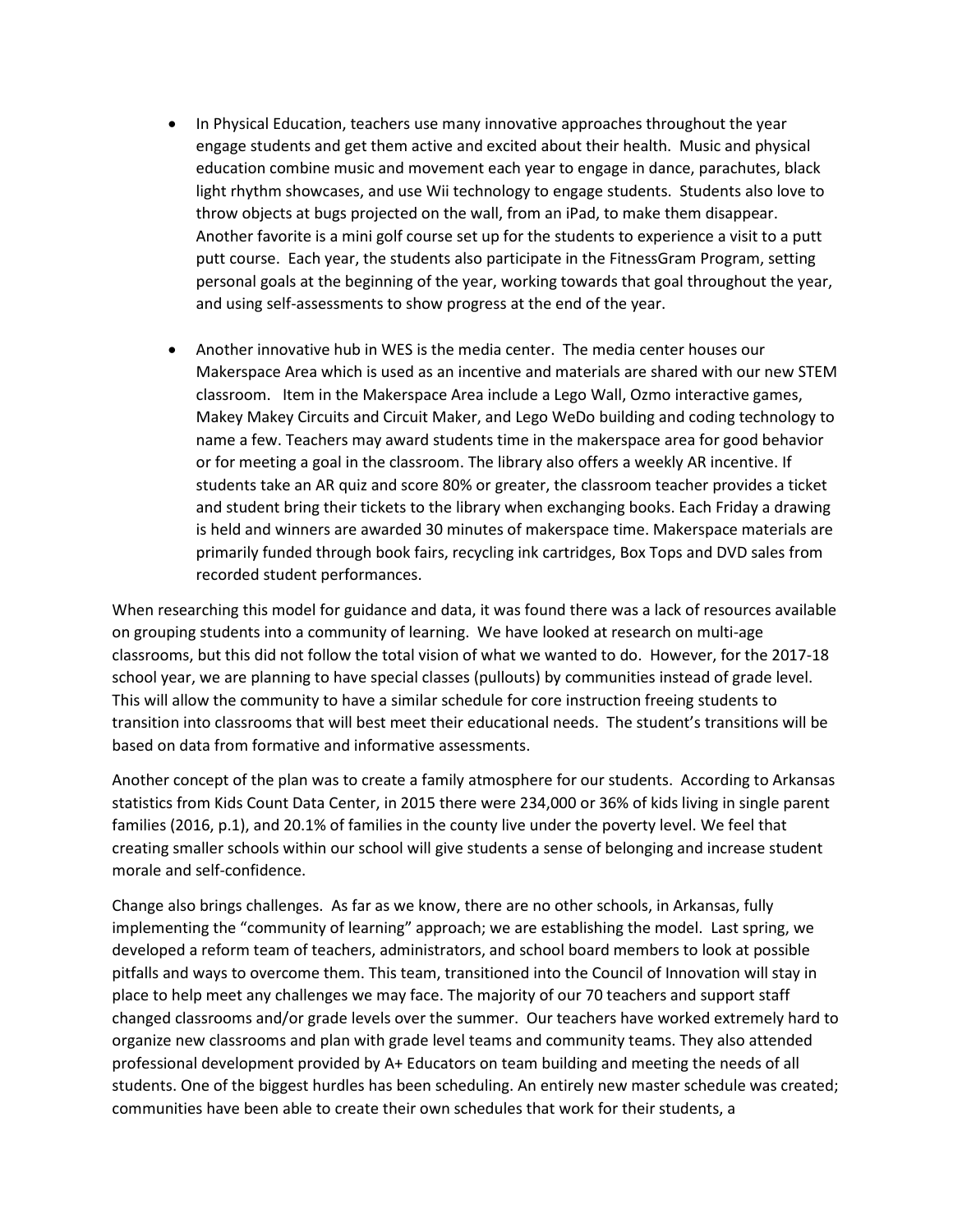paraprofessional has been assigned to each hallway, and additional planning time has been added for each community. Gary Wayman, Superintendent, stated, "I am amazed by the way our elementary teachers and staff have embraced the learning communities concept. After the initial shock, they have dug in their heels and are committed to making this a success for our students."

The first week went very well. Even returning students had to familiarize themselves with the new building layout, but quickly became adept at finding their way. There were no longer grade level hallways, as they had always known, but community hallways. Mary Brown, a 20-year veteran first grade teacher said, "The kids are so excited about being a part of a community and all the changes. Parents I have talked to also love the idea." Parent, Angie Hunsucker, stated, "Waldron Elementary is setting standards high and making incredible strides to be a leader in progressive advancements that meet the needs of every individual student. Being a parent of a Waldron Elementary student, I recognize and appreciate the changes and see our teachers and administration encouraging our students to be more inventive, responsible, skillful, and successful. Student success is definitely at the nucleus of Waldron Public Schools and their decisions to implement modifications to education."

We remain a "work in progress," but we believe this is what is best for our students. Our school is really good, but good is not enough for our kids. We want our school to be great and are so excited about the direction we are headed.



Third grade teachers representing each community are wearing T-Shirts given to all staff and students.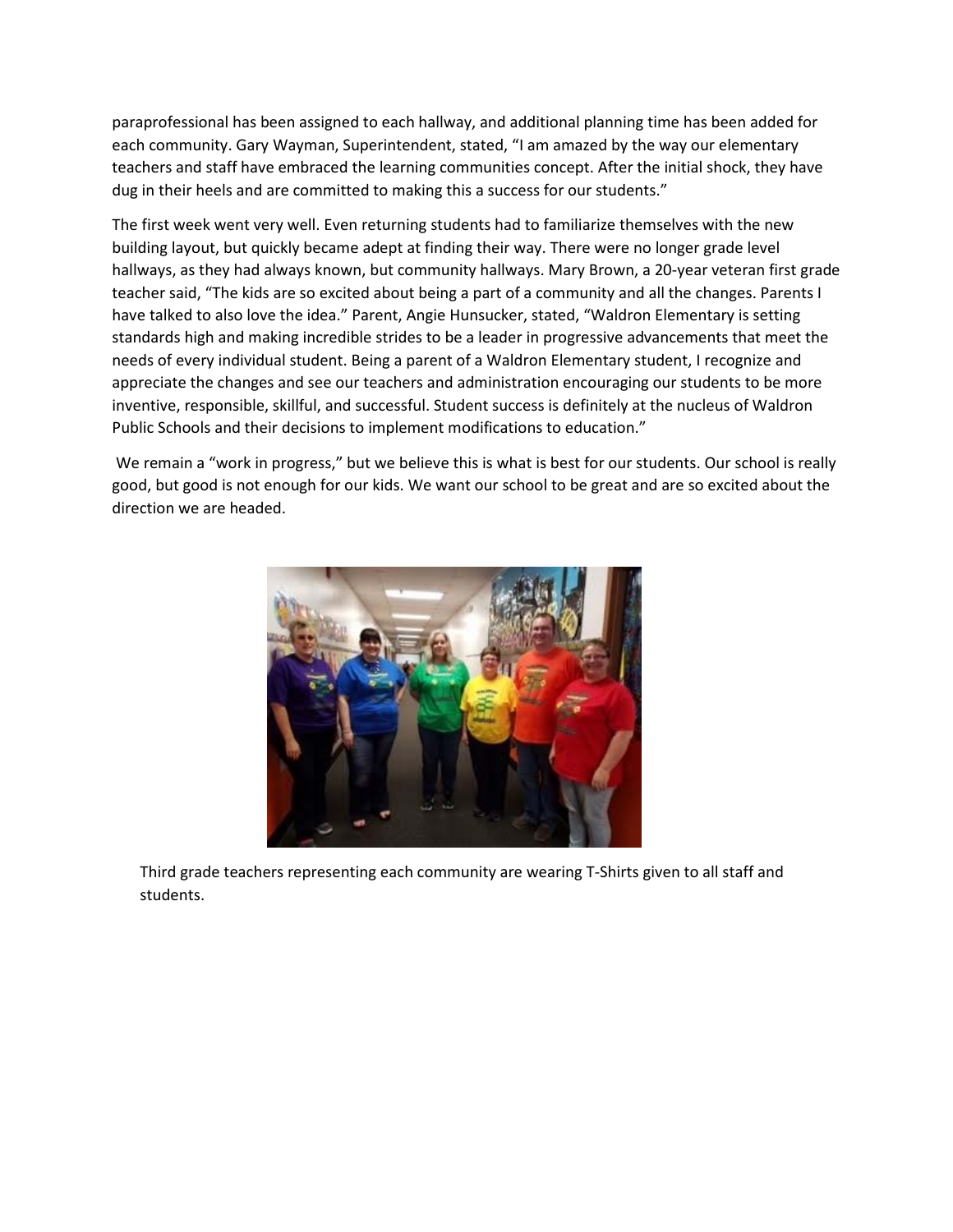

In summer professional development, teachers learned new student engagement strategies and were involved in team building activities.



Third graders helping first graders with Christmas project.